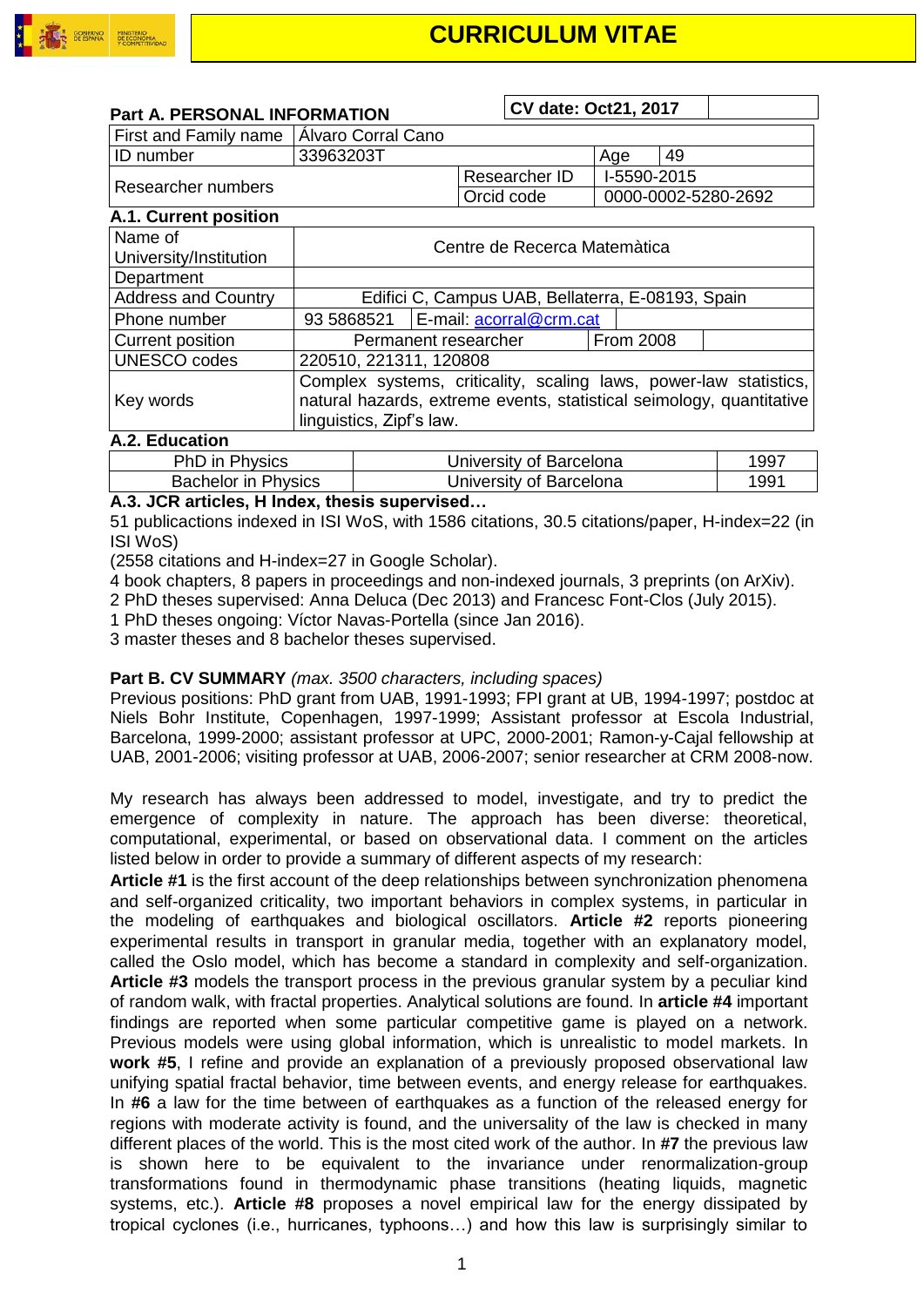

# **CURRICULUM VITAE**

what is found for earthquakes and some other complex systems. The law reflects the effect of the warming of the oceans. This is the publication of the author with the highest impact factor. 1859 downloads during the first year. In **#9**, the complexity of musical discourse is analyzed, finding similarities with written texts. It is shown that the succession of chords in a piece forms a complex network. This paper is the one having the broadest coverage by the media, see below, and has had more than 130000 page views since publication. The experimental work in **#10** shows that certain types of fracture experiments are remarkably similar to earthquakes. It constitutes the first time in which such a strong similarity is found. This resemblance is very promising, from an applied point of view. Editor's suggestion and *Physics Viewpoint* by Ian Main.

## **Part C. RELEVANT MERITS**

### **C.1. Publications (including books)**

Most representative publications (in the sense that include most of the research topics, citations are from ISI WoS):

| 1. A. Corral, C. J. Pérez, A. Díaz-Guilera and A. Arenas, Self-Organized Criticality     |                                       |                      |  |  |
|------------------------------------------------------------------------------------------|---------------------------------------|----------------------|--|--|
| and Synchronization in a Lattice Model of Integrate-and-Fire Oscillators,                |                                       |                      |  |  |
| Physical Review Letters 74, 118-121 (1995). Impact factor: 6.297 Citations: 79           |                                       |                      |  |  |
| 2. K. Christensen, A. Corral, V. Frette, J. Feder and T. Jøssang,                        |                                       |                      |  |  |
| Tracer Dispersion in a Self-Organized Critical System                                    |                                       |                      |  |  |
| Physical Review Letters 77, 107-110 (1996). Impact factor: 6.477                         |                                       | Citations: 157       |  |  |
| 3. M. Boguñá and A. Corral, Long-Tailed Trapping Times and Lévy Flights in a             |                                       |                      |  |  |
| <b>Self-Organized Critical Granular System</b>                                           |                                       |                      |  |  |
| Physical Review Letters 78, 4950-4953 (1997). Impact factor: 6.140                       |                                       | Citations: 50        |  |  |
| 4. M. Paczuski, K. E. Bassler and A. Corral,                                             |                                       |                      |  |  |
| Self-Organized Networks of Competing Boolean Agents                                      |                                       |                      |  |  |
| Physical Review Letters 84, 3185-3188 (2000). Impact factor: 6.462                       |                                       | Citations: 78        |  |  |
| 5. A. Corral, Local distributions and rate fluctuations in a unified scaling law for     |                                       |                      |  |  |
| earthquakes                                                                              |                                       |                      |  |  |
| Physical Review E 68, 035102 (2003). Impact factor: 2.202                                |                                       | Citations: 122       |  |  |
| 6. A. Corral, Long-term clustering, scaling, and universality in the temporal            |                                       |                      |  |  |
| occurrence of earthquakes                                                                |                                       |                      |  |  |
| Physical Review Letters 92, 108501 (2004). Impact factor: 7.218                          |                                       | Citations: 289       |  |  |
| 7. A. Corral,<br>Renormalization-Group Transformations and Correlations of Seismicity    |                                       |                      |  |  |
| Physical Review Letters 95, 028501 (2005). Impact factor: 7.489                          |                                       | Citations: 49        |  |  |
| 8. A. Corral, A. Ossó and J. E. Llebot, Scaling of Tropical-Cyclone Dissipation          |                                       |                      |  |  |
| Nature Physics 6, 693-696 (2010). Impact factor: 18.423                                  |                                       | <b>Citations: 22</b> |  |  |
| 9. J. Serrà, A. Corral, M. Boguñá, M. Haro and J. Ll. Arcos                              |                                       |                      |  |  |
| Measuring the Evolution of Contemporary Western Popular Music                            |                                       |                      |  |  |
| Scientific Reports 2, 521 (2012). Impact factor: 2.927                                   |                                       | Citations: 30        |  |  |
| 10. J. Baró, A. Corral, X. Illa, A. Planes, E. K. H. Salje, W. Schranz, D. E. Soto-Parra |                                       |                      |  |  |
| and E. Vives. Statistical Similarity between the Compression of a Porous                 |                                       |                      |  |  |
| <b>Material and Earthquakes</b>                                                          |                                       |                      |  |  |
| Physical Review Letters 110, 088702 (2013). Impact factor: 7.728                         |                                       | Citations: 69        |  |  |
|                                                                                          |                                       |                      |  |  |
| Other representative publications:                                                       |                                       |                      |  |  |
| 11. A. Corral, C. J. Pérez, et al.,                                                      | Phys. Rev. Lett. 75, 3697 (1995).     | 23 cit.              |  |  |
| 12. C. J. Pérez, A. Corral, et al.,                                                      | Int. J. Mod. Phys. B 10, 1111 (1996). | 39 cit.              |  |  |

 13. A. Corral, C.J. Pérez, A. Díaz-Guilera, *Phys. Rev. Lett.* 78, 1492 (1997). 20 cit. 14. A. Corral, M. Paczuski, *Phys. Rev. Lett.* 83, 572-575 (1999). 40 cit.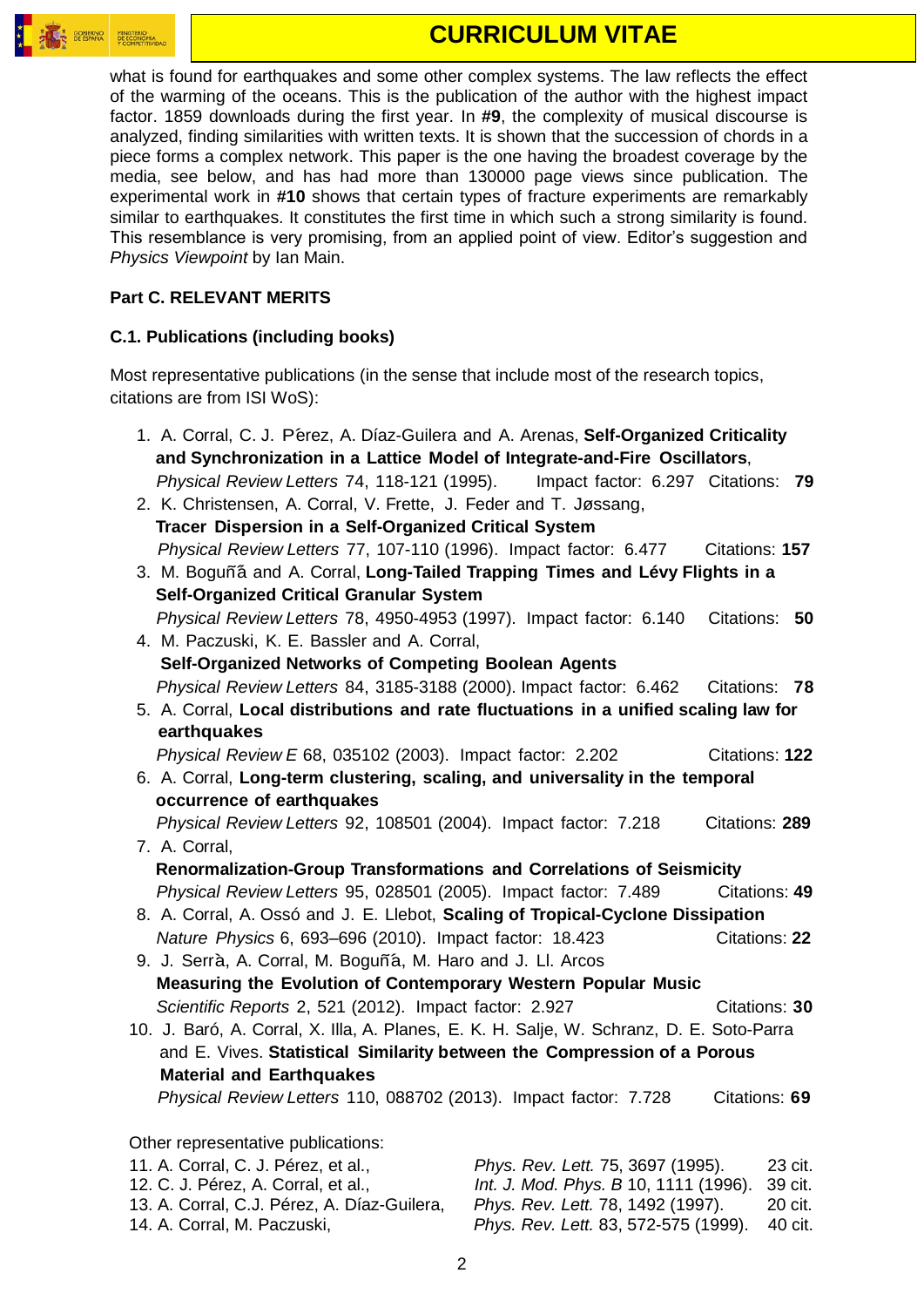

# **CURRICULUM VITAE**

 15. A. Corral, *Physica A* 340, 590-597 (2004). 56 cit 16. A. Corral, *Nonlin. Proc. Geophys.* 12, 89 (2005). 22 cit. 17. A. Corral, *Phys. Rev. Lett.* 95, 159801 (2005). 22 cit. 18. A. Corral, *Phys. Rev. E* 71, 017101 (2005). 34 cit. 19. A. Corral, K. Christensen, *Phys. Rev. Lett*. 96, 109801 (2006). 28 cit. 20. A. Corral, *Tectonophysics* 424, 177-193 (2006). 42 cit. 21. A. Corral, *Phys. Rev. Lett.* 97, 178501 (2006). 52 cit. 22. A. Corral, L. Telesca, R. Lasaponara, *Phys. Rev. E* 77, 016101 (2008). 30 cit. 23. O. Peters, A. Deluca, A. Corral, et al., *J. Stat. Mech*. P11030 (2010). 20 cit.<sup>1</sup> 24. A. Deluca, A. Corral, *Acta Geophys.* 61, 1351-1394 (2013). 37 cit. 25. F. Font-Clos, G. Boleda, A. Corral, *New J. Phys.* 15, 093033 (2013). 20 cit. 26. B. Gomez, A. Corral, A. R. Orpin, et al. *Geology* 43(2), 103-106 (2015). 27. F. Font-Clos, A. Corral, *Phys. Rev. Lett.* 114, 238701 (2015). 28. I. Serra, A. Corral *Sci. Rep*. 7, 40045 (2017).

#### 23 more papers indexed by ISI JCR:

10 in *Phys. Rev. E* (1997, 2002, 2004, 2011, 2012, 2015a, 2015b, 2016a, 2016b, 2017); 4 in *Plos ONE* (2012, 2015a, 2015b, 2016); 1 in *Physica D* (1997); 1 in *Lecture Notes in Physics*  (2006); 1 in *Terra Nova* (2007); 1 in *J. Stat. Mech.* (2009); 1 in *Int. J. Mod. Phys. B* (2009); 1 in *Extreme Events and Natural Hazards* (2012); 1 in *Nonlin. Proc. Geophys.* (2014); 1 in *Chaos, Solitons & Fract.* (2015); 1 in *Expert Systems with Applications* (2016). Articles in 1st quartile: 41 (79 %).

#### **C.2. Research projects and grants**

Principal investigator of:

- Project from the Spanish "Plan Nacional", Ministerio de Ciencia e Innovación, *Complejidad y leyes de escala en fenómenos meteorológicos, desastres naturales y lenguaje humano*, FIS2009-09508; *Modalidad Jóvenes Investigadores*, 2010-2012, 3 participants, 43,560 euros.
- **Project from the Spanish "Plan Estatal"**, MINECO, *Scaling, complejidad y predictibilidad en fenómenos atmosféricos y formas de comunicación,* FIS2012-31324, 2013-2015, 4 participants, 24,570 euros.
- **Project from the Spanish "Plan Estatal"**, MINECO, *Sistemas invariantes de escala: herramientas, evidencia empírica, modelos y limitaciones,* FIS2015-71851-P, 2016-2018, 2 participants ("equipo de investigación"),
- 22,000 euros. - **Project from the Catalan SGR**, AGAUR,
	- *Grup de Recerca en Matemàtica Col·laborativa del CRM*, SGR-01307, 2014-2016, 18 participants, 25,800 euros.

Participation in: **Five projects of the Spanish "Plan Nacional**", through different Science Ministries (PIs: M. T. Mora, A. Díaz Guilera, C. J. Pérez, and D. Jou). **Three "Grupos Consolidados" (SGR)** from the *Generalitat de Catalunya* (PIs: J. Casas Vázquez and D. Jou). **One project from the European Union**, FP4-TMR (PI: L. Pietronero, P. Bak (Danish node)). **One EXPLORA-INGENIO 2010**, from the Spanish *Ministerio de Ciencia e Innovación*  (PI: J. E. Llebot). **One CONSOLIDER**, from the Spanish *Ministerio de Ciencia e Innovación* (PI: M. A. López Cerdá). **One María de Maeztu,** from the Spanish *MINECO* (PI: Marcos Noy; PI of the Modeling Area: A. Corral). **One Red de Excelencia** from the Spanish MINECO (PI: Eduard Vives).

 $\overline{\phantom{a}}$ 

 $1$  The correct number of citations in ISI WoS is 36.